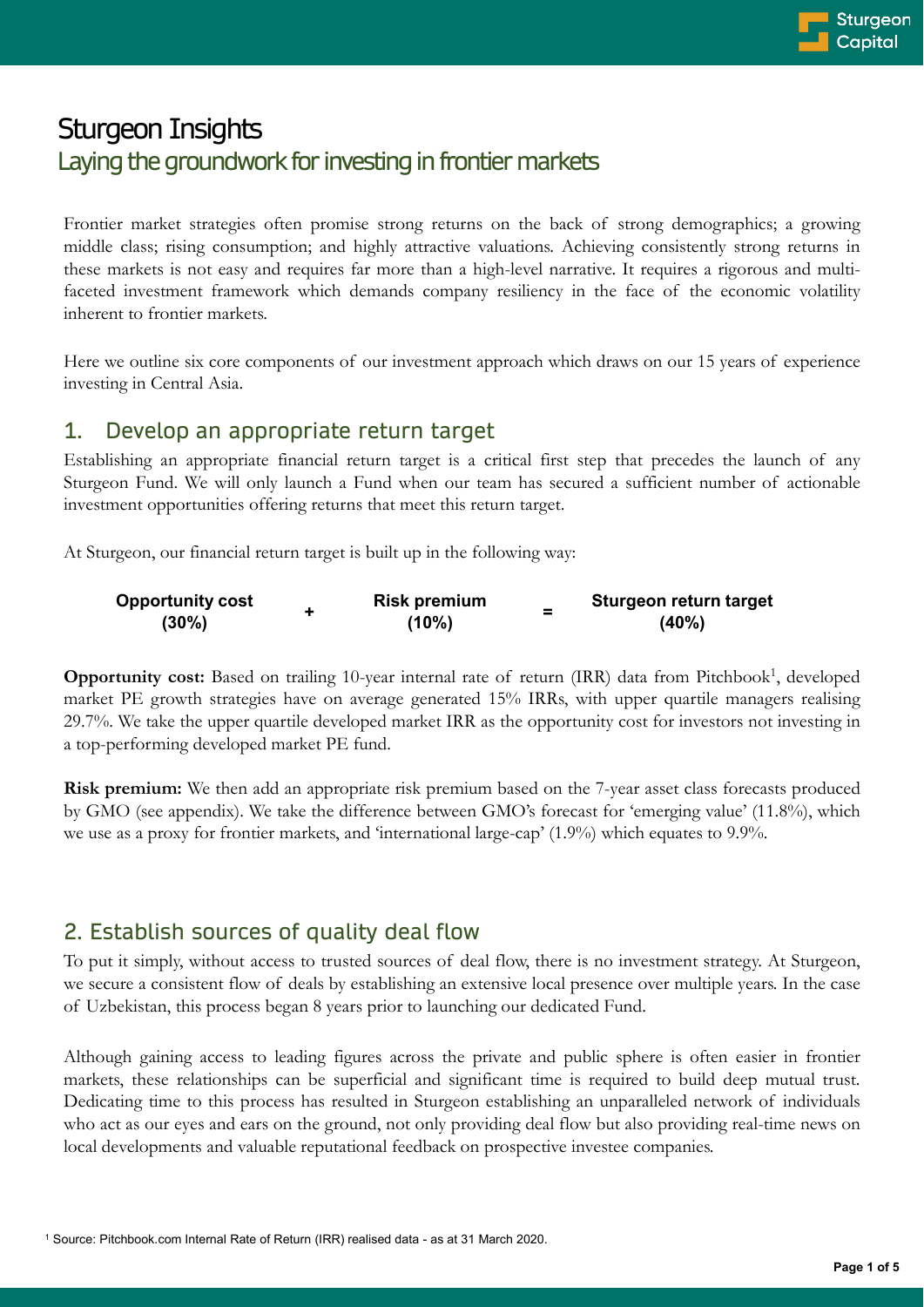## 2. Establish sources of quality deal flow (continued)

We also hire a local Sturgeon team to source investment opportunities and act as a touchpoint for local companies. In addition, our local team is tasked with undertaking key operational processes - legal work, local filings, etc. which would be challenging to complete from a distance. It is common in frontier markets for potential investee companies to have insufficient experience to prepare materials of required depth for our appraisal. As a result, our local team is crucial for supporting the preparation of company data and documentation.

Having invested in Central Asia for over fifteen years, the Sturgeon brand is recognised locally as a leading provider of institutional capital. Our strong reputation has resulted in a substantial amount of quality inbound deal flow with a comprehensive local feedback system and operational support.

### 3. Focus on risk management

When looking at investment opportunities, our team must overcome substantial information asymmetry. Our job as an investment manager is to ensure we continually question every aspect of a given investment opportunity to minimise the potential variation around our initial investment thesis and modelling.

Frontier market returns are characterised by a wide spread of potential outcomes. By employing a bottomup approach to risk management which values company resilience, we can significantly reduce tail risk. Our experience informs us that adding a margin-of-safety of 10% to our 40% return target is prudent. This results in a 50% discount rate which is used in all our modelling:

| Sturgeon return target |  | <b>Margin-of-safety</b> | Sturgeon discount rate |
|------------------------|--|-------------------------|------------------------|
| (40%)                  |  | (10%)                   | $(50\%)$               |

When conducting our initial company due diligence and building an investment pipeline, we question and cross-check every aspect of the investment case to maximise the probability that our models will match reality. We debate opportunities fiercely internally and open every business to our trusted network for feedback.

Our questioning begins at a high level with the probing of the market context, potential and competition. A common question we ask ourselves is whether a frontier market is truly ready for a given product/service - it is possible to be too early as well as too late. The line of questioning then focuses on the intricacies of the product and business idea: how will it work; who are the customers; which input factors are required; and how price, volume and cost have been calculated? There are also many other factors to consider, such as the required funding over our investment horizon and the team's track record of execution. The company's various exit options are also scrutinised long before investing.

#### 4. Build a data infrastructure

To reduce information asymmetry and monitor potential investment targets, we go beyond the financial reports and management projections. Following our initial rounds of questioning, we establish all the key variables that drive a given business and map them to trackable data points.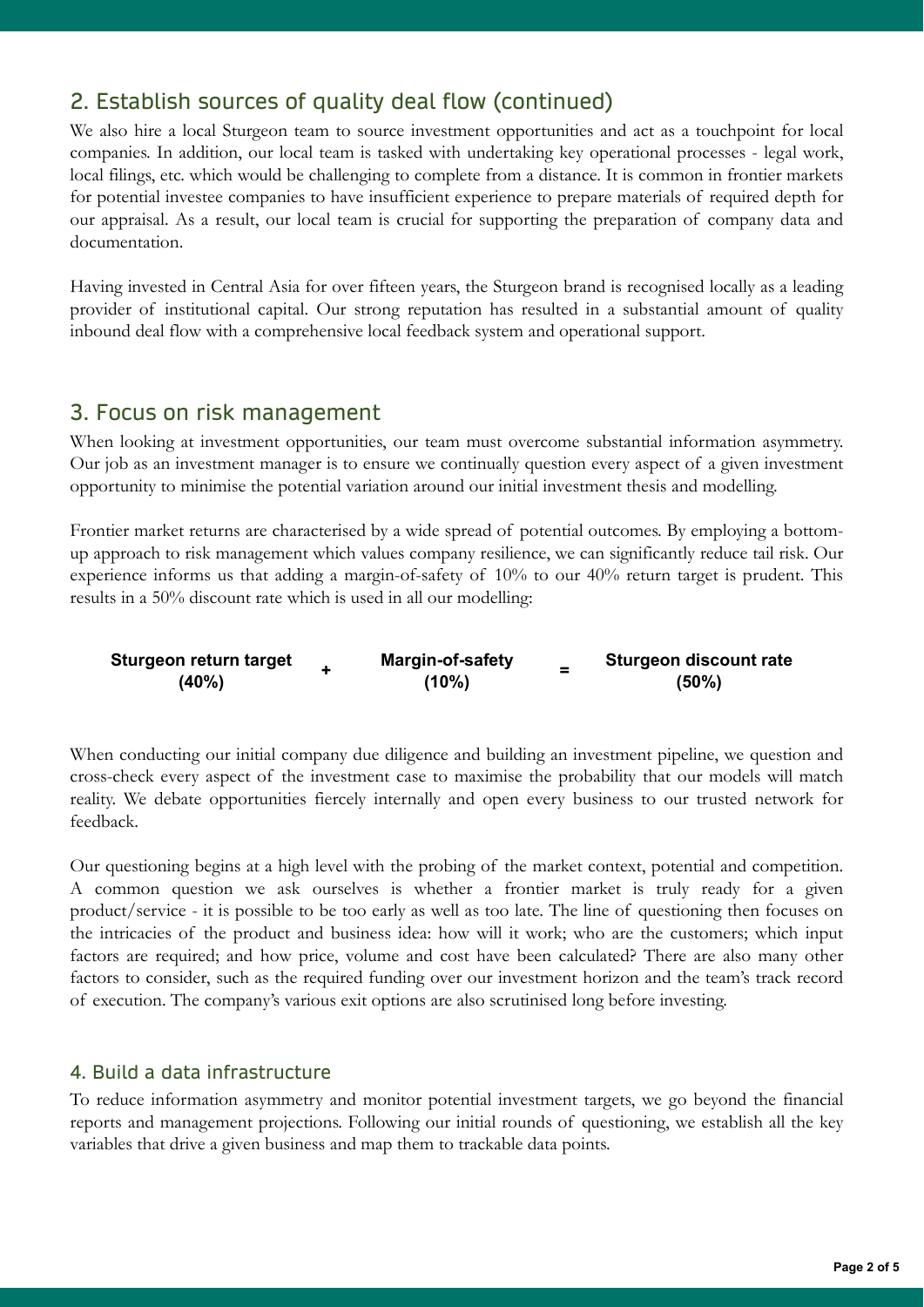## 4. Build a data infrastructure (continued)

We then work with individual companies to develop an infrastructure which allows us to monitor verifiable data points in real-time. This system provides us with reliable data to monitor the business and guide our discussions with management. The more granular the data, the easier it is to understand what is and isn't working, and importantly, how to address it. This data infrastructure is kept in place throughout our investment holding period and forms a key component of our strategy.

### 5. Identify and monitor environmental, social and governance (ESG) risks

Alongside our financial analysis and due diligence, we look to identify and monitor risks that may not already have been captured in our financial modelling.

We develop a stakeholder map to establish if there are any conflicts of interests driving inefficient business decisions. The map would capture information on a supplier that may have been awarded a contract based on being a friend/relative of a senior manager. We compile these maps using information gathered from employees, clients, lawyers, suppliers and external due diligence providers as well as our local network and team.

Sturgeon has also developed a system of quantitative and qualitative key performance indicators (KPIs) to monitor risks following industry-leading ESG guidelines. These KPIs are complementary and inseparable from our core investment process as well as being vital for ensuring the resiliency of our financial returns. Our list of KPIs is extensive and includes items such as supplier churn, employee turnover, board composition, cybersecurity, media representation and customer fraud.

#### 6. Set deal terms which provide sufficient downside protection

We formalise our deal teams once we have sufficient confidence in an investment's ability to meet our forecasts. First and foremost, the implied valuation must meet our target return with a sufficient margin-ofsafety to provide a buffer in the circumstance that the business performs at the lower end of our expectations.

Beyond negotiating hard on price, our secondary goal is to further protect ourselves by locking-in operational transparency and control of capital allocation. To achieve this, we always obtain at least one board seat, appoint a CFO to oversee accounts and veto-privileges over significant capital allocation decisions. Deal terms also ensure management compensation is linked to appropriate performance targets.

#### **For a full breakdown of Sturgeon's investment process please contact the team:**

**Contact** Alex Branton Investment Director ab@sturgeoncapital.com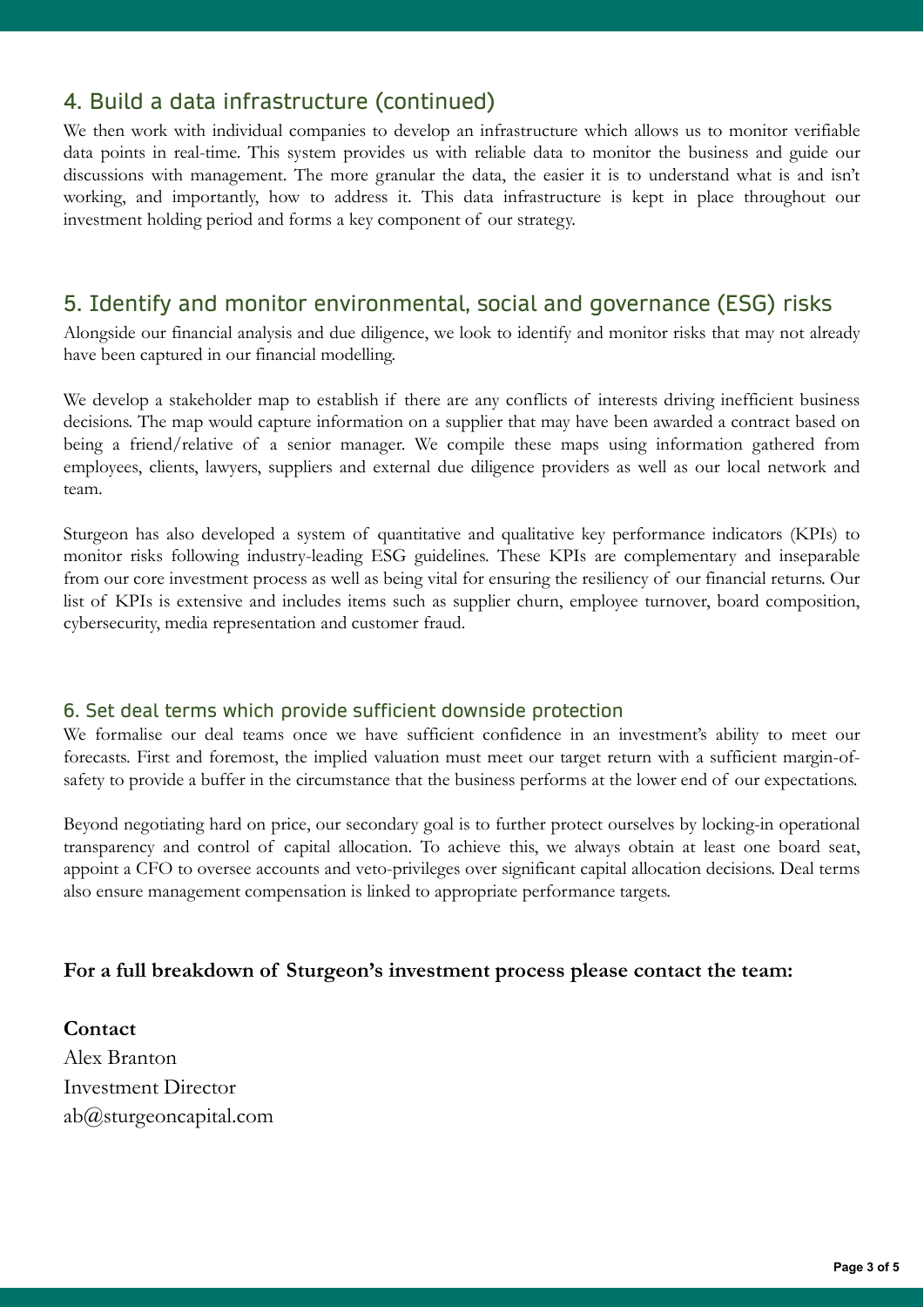# Appendix

# 7-YEAR ASSET CLASS REAL RETURN FORECASTS\*

#### As of March 31, 2020



#### **\*Source: GMO**

The chart represents local, real return forecasts for several asset classes and not for any GMO fund or strategy. These forecasts are forwardlooking statements based upon the reasonable beliefs of GMO and are not a guarantee of future performance. Forward-looking statements speak only as of the date they are made, and GMO assumes no duty to and does not undertake to update forward-looking statements. Forward-looking statements are subject to numerous assumptions, risks, and uncertainties, which change over time. Actual results may differ materially from those anticipated in forward looking statements. U.S. inflation is assumed to mean revert to long-term inflation of 2.2% over 15 years.